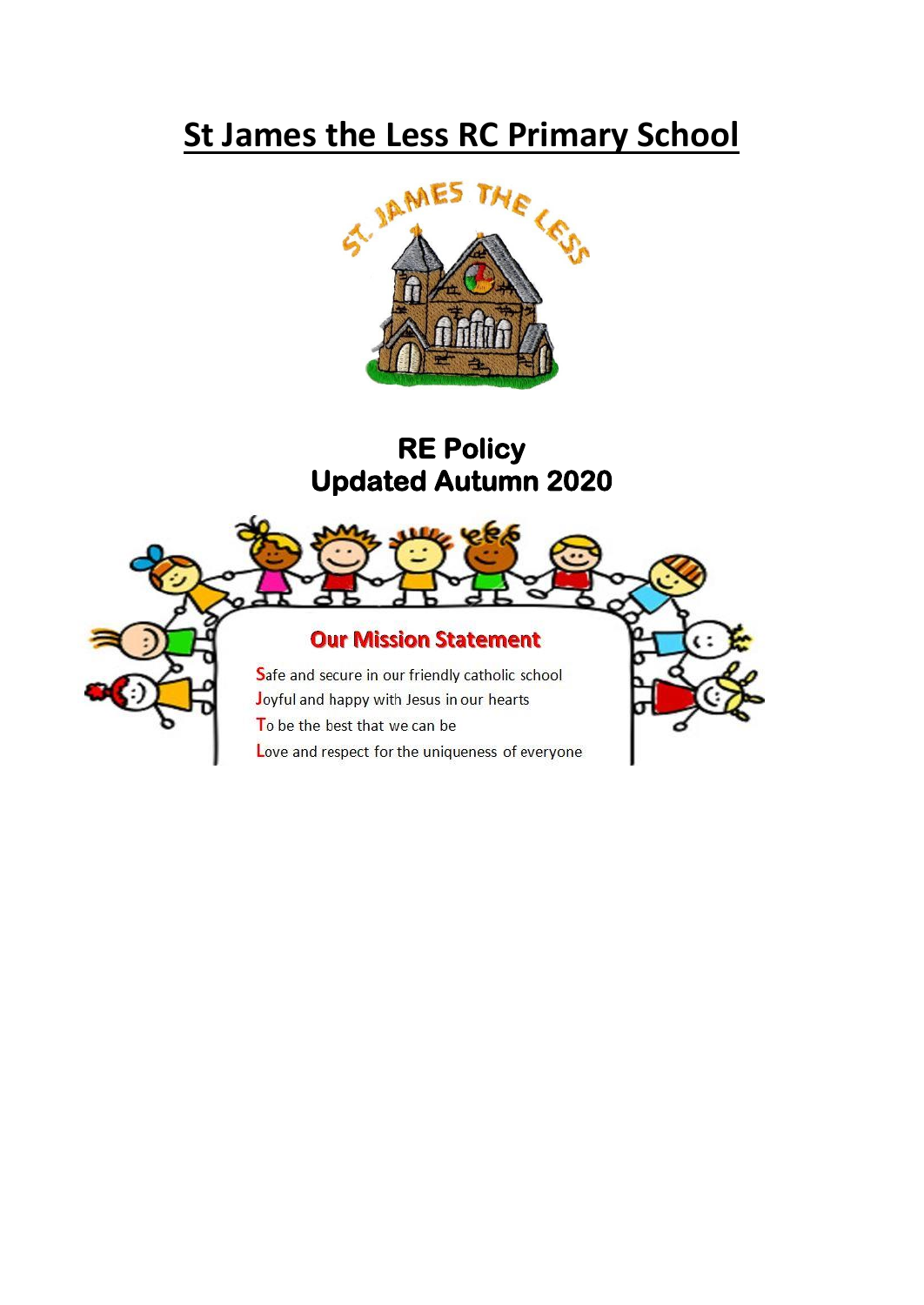# **1. Philosophy**

**1.1** Religious Education in our school is at the heart of developing the whole child, by encouraging spiritual and religious development, and developing the ability to choose, reflect and make judgements.

 As a Voluntary Aided Roman Catholic School, St James the Less views Religious Education as a crucial expression of its Mission Statement which provides the context for, and helps to shape the whole curriculum.  $R E$  will enable us to offer living experience of faith in its practical expression. The beliefs and values communicated through  $R \nVdash$  should inspire and unify every aspect of school life. This is what identifies St James the Less with its distinctive Catholic nature.

# **1.2 Aims**

The aims of RE at St James the Less are:

- to inspire the whole child through a balanced curriculum which sees God as the centre of the learning process;
- $\bullet$  to help the pupils to acknowledge that we are commanded to love God and to love one another, by encouraging the development of meaningful relationships in our school:
- to foster and deepen the children's faith and to assist the children to nourish their faith through prayer, liturgy and the sacraments;
- $\bullet$  to provide a curriculum that will educate the whole child in an environment which encourages growth in understanding, and the acquisition of skills, attitudes and values;
- to encourage respect for peoples of other faiths and a willingness to recognise goodness wherever it exists;
- to promote a community where Roman Catholic values are active, communicated and practiced.

#### **1.3 Objectives**

The children should, at their appropriate level of ability and experience:

- begin to understand the concept of God as Creator, Provider and Carer;
- acknowledge Jesus Christ as Son of God and Saviour;
- recognise the continuing work of salvation through the community of the Church guided by the Holy Spirit;
- examine the implications of the mutual responsibility of human beings for one another, both as individuals and communities, and the duty of all people to care for the whole of Creation;
- study and analyse Scriptural texts so that through them they may develop a closer relationship with God, and a greater understanding of God's presence in the whole of life;
- deepen their understanding of the place of liturgical worship in the life of the Church community by instruction, preparation, participation and reflection upon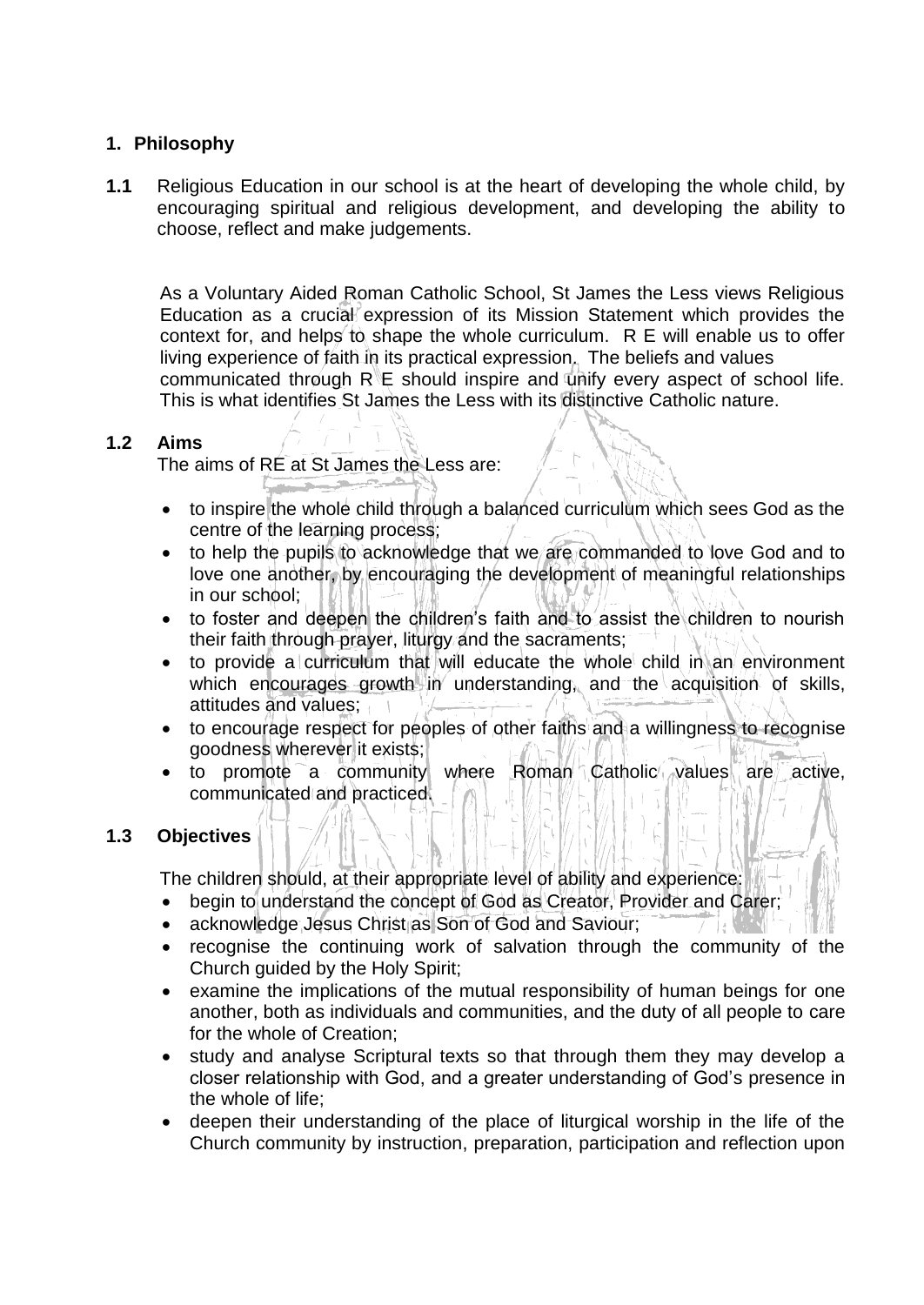those aspects of the liturgy appropriate to their stage of chronological and spiritual development.

#### **2 Home/School/Parish Links**

 A determined effort is made to maintain strong and close links between home, school and parish.

 A weekly Mass or service is offered in school. The Mass, led by different classes, is the Parish Mass of the Day. Parents/carers and parishioners are invited to join the children in the Masses and prayer services.

Preparation for the Sacraments of Reconciliation and First Holy Communion takes place in both school and parish. Our parish priest regularly visits the Sacramental group in school and leads the Sacramental Celebrations and Parents' Meetings in church. In school, the Sacramental Group in Year 3, is prepared under the guidance of the class teacher with support from staff in school.

# **3 Planning**

The main resources used to plan RE are the Salford Diocesan Programme 'Come and See' and 'Caritas in Action'. Other resources e.g. 'Building the Kingdom' are used to supplement the scheme.

# **4 In-service Training**

Staff attend relevant courses as appropriate.

#### **5 Charity Appeals**

 We are a caring school, mindful of our duties and responsibilities towards people both at home and abroad who are less well off than ourselves. The school has three main charities each year: the Salford Diocesan Caritas Appeal, the Rossendale Hospice Appeal and CAFOD. We also support lesser known 'one-off' deserving causes and are very proud of our reputation for pupil and parent generosity in giving to these worthy causes over a period of many years.

#### **6 Special Educational Needs**

 Implicit on the Religious Education programme is that all work planned takes into consideration the needs of our own pupils, whatever their abilities. They are all openly encouraged to take an active involvement in the Religious and Spiritual life of the school.

# **7 Assessment**

 The 5 Ws are used as a tool for review, evaluation and celebration in our school. All years use the resources and guidelines from Salford and other dioceses to assess attainment in RE. Class work is assessed throughout the year and focused assessments are completed termly. The standards are recorded for each